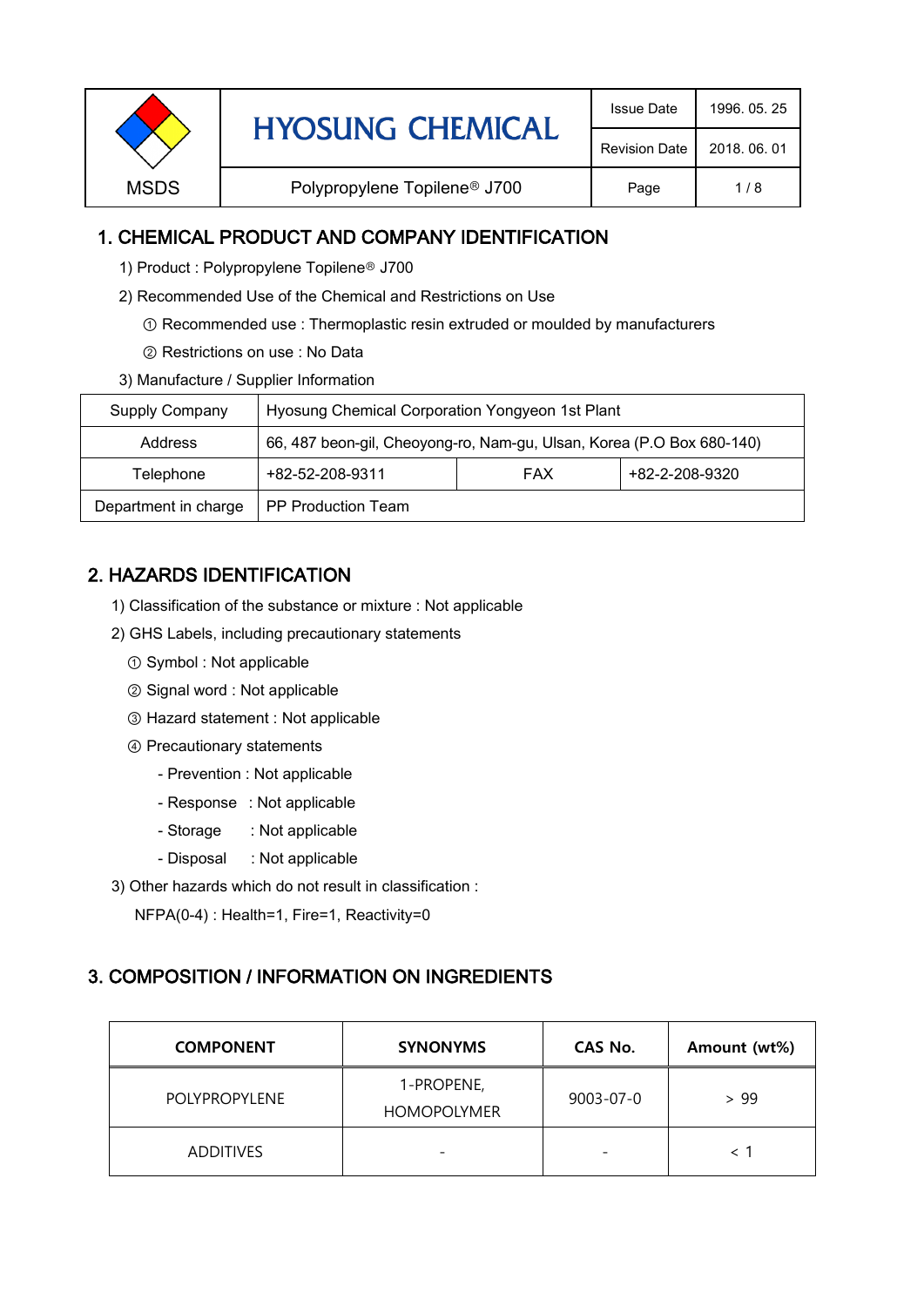|             | <b>HYOSUNG CHEMICAL</b>                  | <b>Issue Date</b>    | 1996, 05, 25 |
|-------------|------------------------------------------|----------------------|--------------|
|             |                                          | <b>Revision Date</b> | 2018, 06, 01 |
| <b>MSDS</b> | Polypropylene Topilene <sup>®</sup> J700 | Page                 | 2/8          |

### 4. FIRST AID PROCEDURES

- 1) Eye Contact
	- · In case of contact with substance, rinse your eyes immediately with running water for at least 20 minutes.
	- · Take medical action.
- 2) Skin Contact
	- · In case of contact with substance, rinse your skin immediately with running water for at least 20 minutes.
	- · Remove contaminated cloths including shoes immediately.
	- · Take medical action.
- 3) Inhalation
	- · Take medical action.
	- · Move into fresh air.
	- · If short of breathing, provide oxygen supply system.
- 4) Ingestion
	- · Do not put anything into the mouth of an unconscious person.
	- · Take medical action.
- 5) First-Aid Treatment and Information on Medical Doctors
	- · Let a medical provider know about the substance and take appropriate protection.

#### 5. FIRE FIGHTING MEASURES

- 1) Suitable(Unsuitable) Extinguishing Media
	- · Extinguishing media : Water, Carbon dioxide, Extinguishing powder, Fire fighting foam
	- · Unsuitable Extinguishing media : No data
	- · Large fire : Fire fighting, Water spray
- 2) Specific Hazards from Chemical Material
	- · Toxicant from combustion : Pyrolysis or combustion cause irritative gases or carbon dioxides.
- 3) Fire Fighting Procedures and Equipment
	- · If it can be done without risk, move container from fire area.
	- · If it will be leak, do not spray high-pressure water stream.
	- · Dike for later processing.
	- · Use extinguishing agents appropriate for surrounding fire.
	- · Avoid inhalation of materials and combustion products.
	- · Up the wind and avoid low area.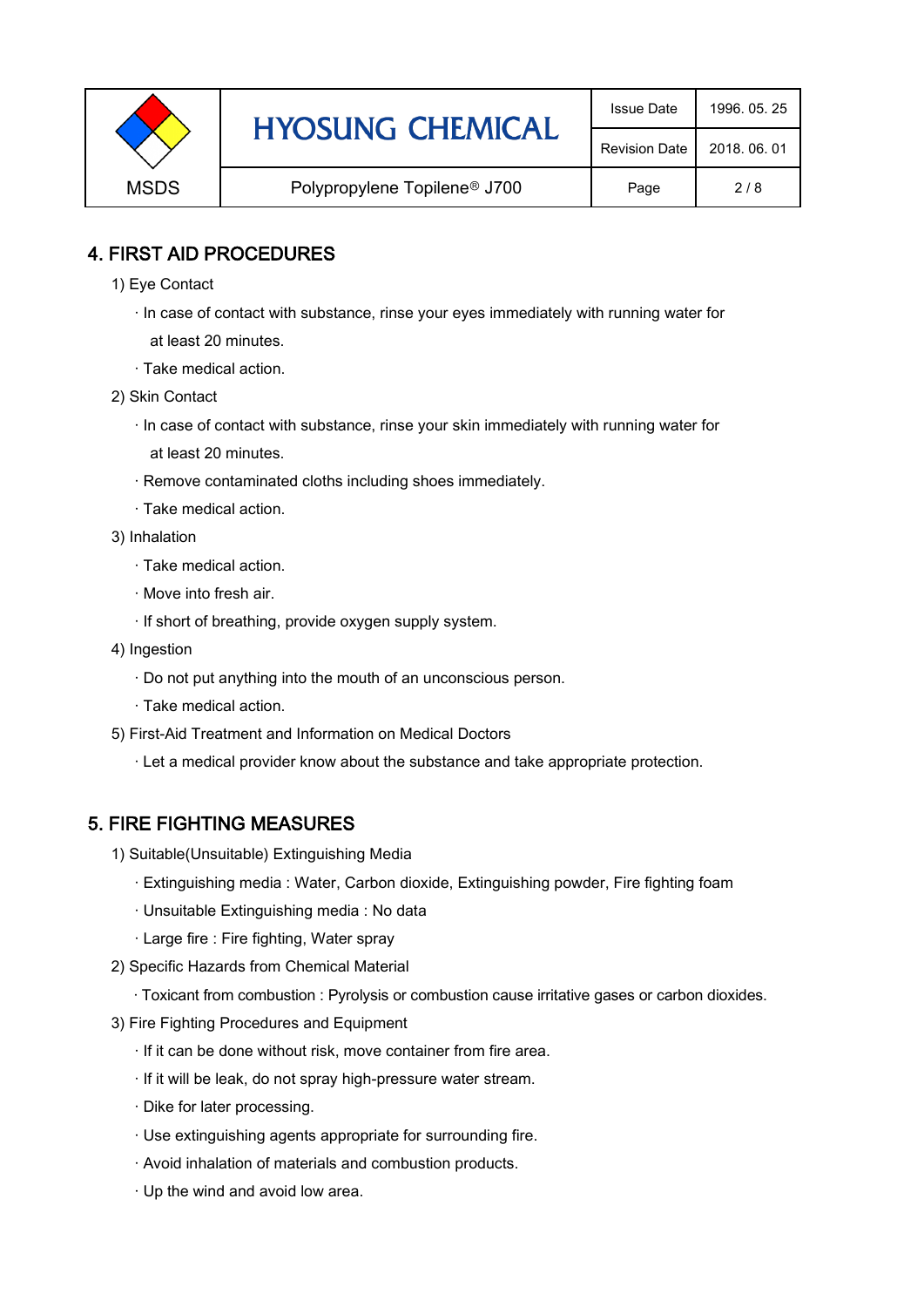|             | <b>HYOSUNG CHEMICAL</b>                  | <b>Issue Date</b>    | 1996, 05, 25 |
|-------------|------------------------------------------|----------------------|--------------|
|             |                                          | <b>Revision Date</b> | 2018, 06, 01 |
| <b>MSDS</b> | Polypropylene Topilene <sup>®</sup> J700 | Page                 | 3/8          |

### 6. ACCIDENTAL RELEASE MEASURES

- 1) Personal Precautions, Protective Equipment and Emergency Procedures
	- · Remove all flammable sources.
	- · If it is not dangerous, stop leaking.
	- · Take caution of substances and conditions that should be avoided.
	- · Ventilate properly.
	- · Do not touch the effluents or walk around the area.
	- · Prevent producing dust.
- 2) Environmental Precautions
	- · Release to air : Not available
	- · Release to soil : Not available
	- · Release to water : Not available
- 3) Purification and Removal Methods
	- · Small leak : Put in proper containers for waste.
	- · Large leak : To minimize the spread, cover it with plastic sheets or water-proof cloths and keep it away from water.

#### 7. HANDLING AND STORAGE

- 1) Handling
	- · Avoid direct physical contact.
	- · Wash thoroughly after use.
	- · Take precautionary measures to prevent against explosion risks, as all types of polymers may develop dust during transporting or grinding of granules.
- 2) Storage
	- · Keep stored in airtight containers.
	- · Keep stores in a cool, dry place.
	- · Place in an appropriate space in compliance with local regulation.

#### 8. EXPOSURE CONTROLS AND PERSONAL PROTECTION

- 1) Exposure Limits and Biological Exposure Limits of Chemical
	- · KOSHA : No data
	- · AIHA : No data
	- · ACGIH : No data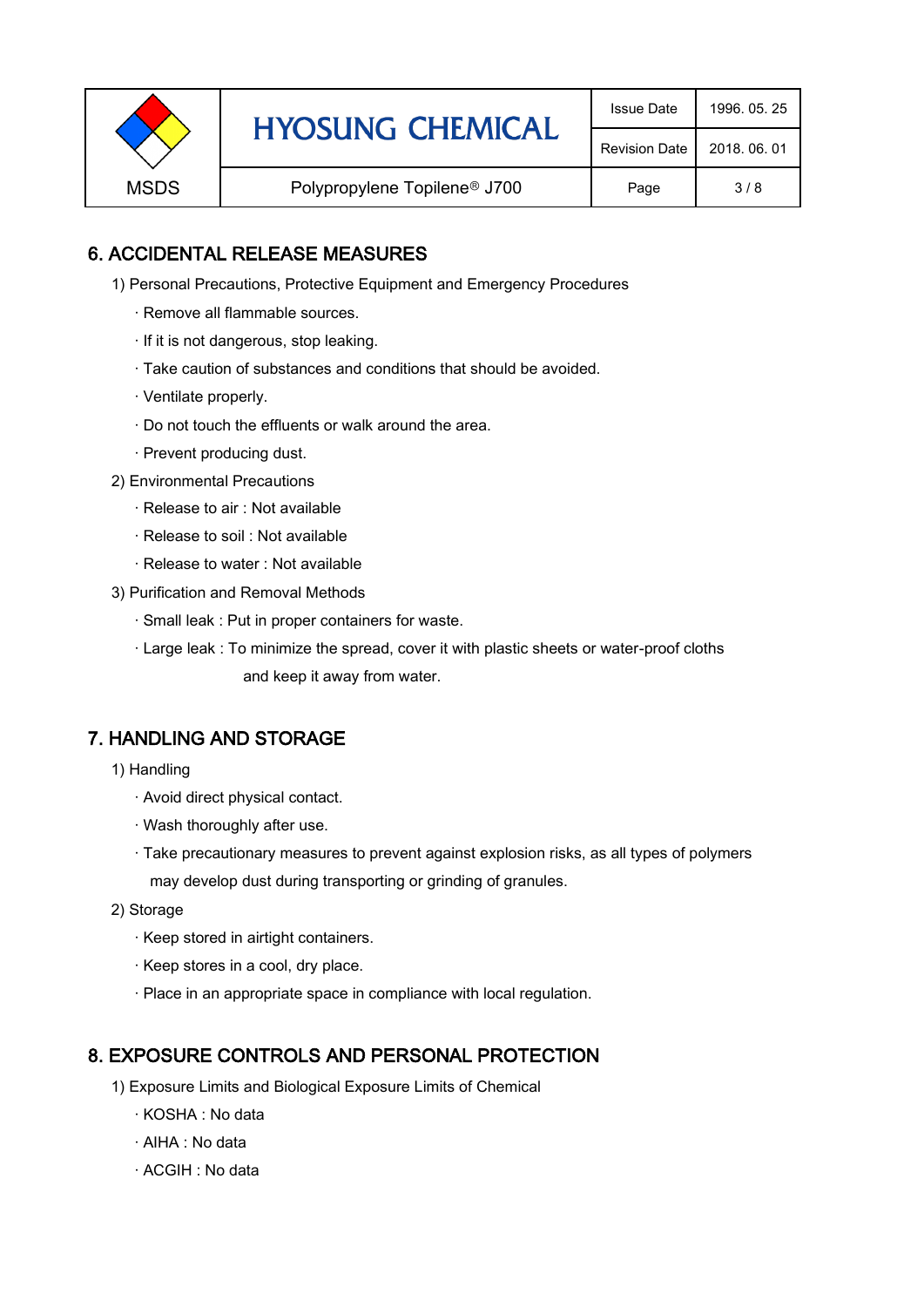| <b>HYOSUNG CHEMICAL</b><br><b>Revision Date</b>                 | 2018, 06, 01 |
|-----------------------------------------------------------------|--------------|
| Polypropylene Topilene <sup>®</sup> J700<br><b>MSDS</b><br>Page | 4/8          |

- · OSHA : No data
- · Biological exposure limits : No data
- 2) Engineering Management
	- · Install local ventilation system.
	- · Ventilation equipment should be explosion-proof if explosive concentrations of dust, vapor of fume are present.
- 3) Personal Protective Equipment
	- ① Respiratory protection
		- · Use approved respirator if unable to control airborne dust, fumes, and vapor.
	- ② Eyes protection
		- · The wearing of chemical safety goggles or face shield is recommended.
		- · Install eyes washing facilities and quick drench shower near work areas.
	- ③ Hands protection
		- · The wearing of protective gloves is recommended to prevent exposure.
	- ④ Human body protection
		- · The wearing of protective clothing is recommended to prevent exposure.

#### 9. PHYSICAL AND CHEMICAL PROPERTIES

- 1) Appearance : White pellet
- 2) Odor : Odorless
- 3) Odor Threshold : No data
- 4) pH : No data
- 5) Melting / Freezing Point : 130 ~ 170 ℃
- 6) Initial Boiling Point or Boiling Point Range : No data
- 7) Flash Point : No data
- 8) Evaporation Rate : No data
- 9) Flammability(Solid, Gas) : No data
- 10) Upper / Lower Flammability or Explosive Limits: : No data
- 11) Vapor Pressure : No data
- 12) Solubility : Insoluble
- 13) Vapor Density : No data
- 14) Relative Density : 0.88~0.92 kg/L (at 20℃)
- 15) N-Octane / Water Partition Coefficient : No data
- 16) Auto Ignition Temperature : 400℃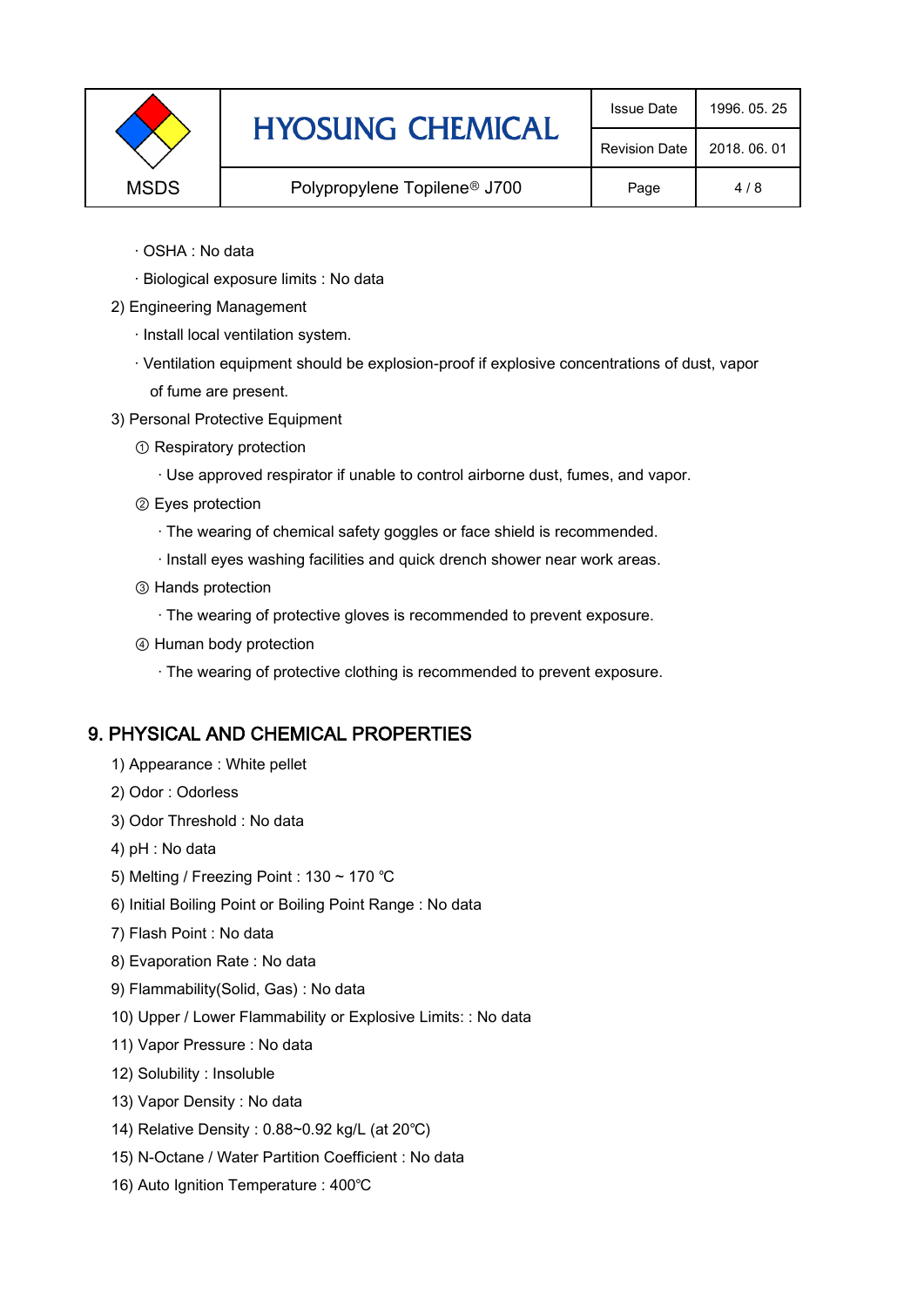|             | <b>HYOSUNG CHEMICAL</b>                  | <b>Issue Date</b>    | 1996, 05, 25 |
|-------------|------------------------------------------|----------------------|--------------|
|             |                                          | <b>Revision Date</b> | 2018, 06, 01 |
| <b>MSDS</b> | Polypropylene Topilene <sup>®</sup> J700 | Page                 | 5/8          |

- 17) Decomposition Temperature : No data
- 18) Viscosity : No data
- 19) Molecular Weight : >10,000

# 10. STABILITY AND REACTIVITY

- 1) Chemical Stability
	- · Stable under normal temperature and pressure.
- 2) Possibility of Hazardous Reaction
	- · Will not occur under normal temperature and pressure.
- 3) Condition to Avoid
	- · Avoid contact with water.
	- · Keep away from heat, sparks and flame.
	- · Avoid contact with strong oxidizing agents, strong alkaline and strong acid.
- 4) Incompatibility with Other Materials
	- · Strong oxidizing materials, Flammable substance.
- 5) Hazardous Decomposition Product
	- · At elevated temperatures the material will begin to decompose, producing fumes that can contain carbon monoxide, acrolein, aldehydes, and unidentified organic compounds.

#### 11. TOXICOLOGICAL INFORMATION

- 1) Information on the Likely Routes of Exposure
	- · Inhalation : No data
	- · Ingestion : No data
	- · Skin contact : No data
	- · Eye contact : No data
- 2) Delayed and Immediate Effects and Chronic Effects From Short or Long Term Exposure
	- Acute toxicity
		- · Oral : No data
		- · Skin : No data
		- · Inhalation : No data
	- Skin corrosion / irritation : No data
	- Serious eye damage / eye irritation : No data
	- Respiratory sensitization : No data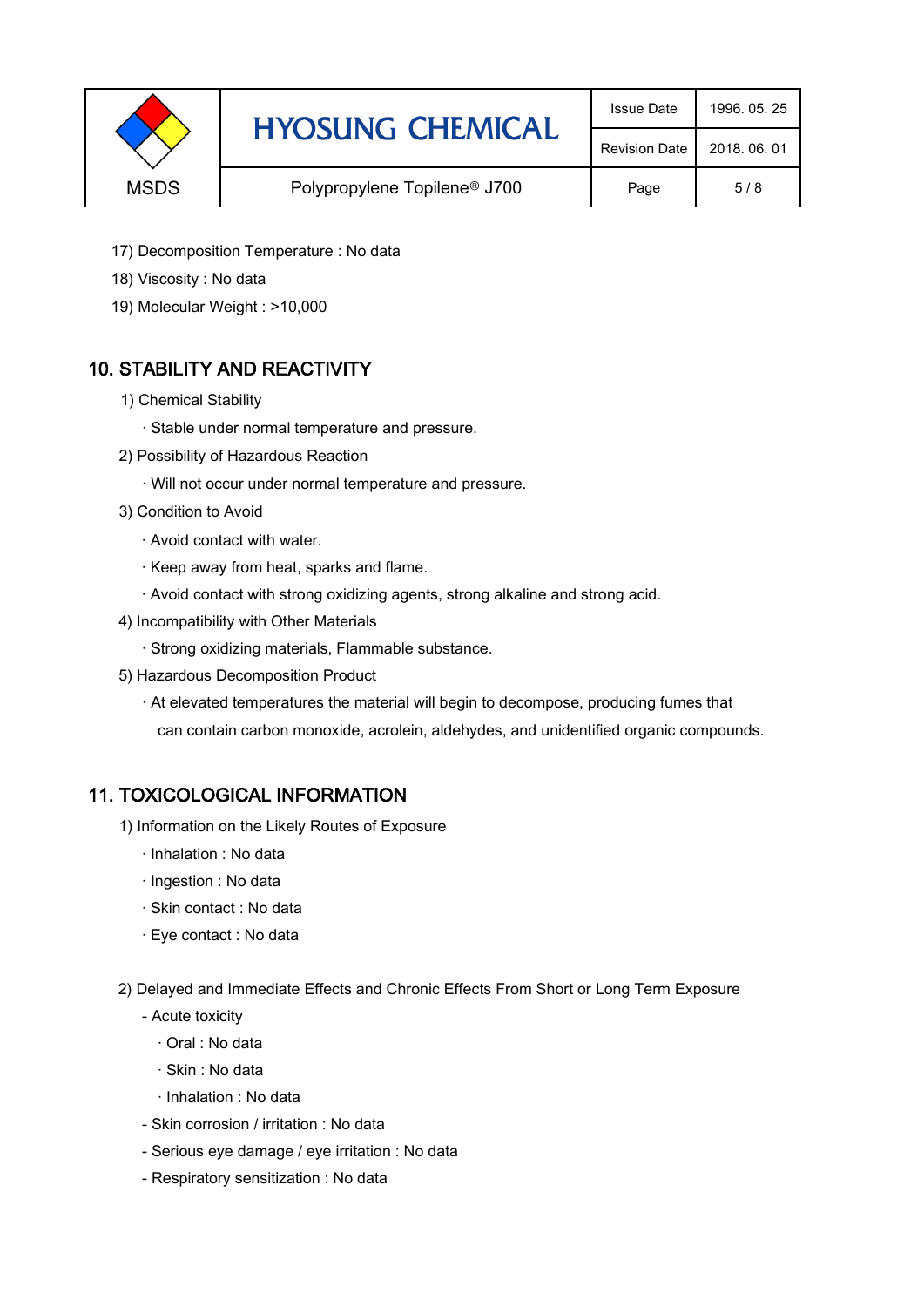|             | <b>HYOSUNG CHEMICAL</b>                  | <b>Issue Date</b>    | 1996, 05, 25 |
|-------------|------------------------------------------|----------------------|--------------|
|             |                                          | <b>Revision Date</b> | 2018, 06, 01 |
| <b>MSDS</b> | Polypropylene Topilene <sup>®</sup> J700 | Page                 | 6/8          |

- Skin sensitization : No data
- Carcinogenicity
	- · Industrial Safety & Health Law : No data
	- · IARC : No data
	- · OSHA : No data
	- · ACGIH : No data
	- · NTP : No data
	- · EU CLP : No data
- Gem cell mutagenicity : No data
- Reproductive toxicity : No data
- Specific target organ systemic toxicity (Single exposure)
- Specific target organ systemic toxicity (Repeated exposure)
- Aspiration hazard : No data

#### 12. ECOLOGICAL INFORMATION

- 1) Ecotoxicity : No data
- 2) Persistence and Degradability : No data
- 3) Bioaccumulative Potential : No data
- 4) Mobility in Soil : No data
- 5) Other Adverse Effects : No data

#### 13. DISPOSAL CONSIDERATIONS

- 1) Disposal Method
	- · Dispose in accordance with all applicable environmental regulations.
	- · Empty containers should be recycled or disposed of through an approved waste management facility.
- 2) Disposal Considerations
	- · For proper disposal of used material, an assessment must be completed to determine the proper and permissible waste management options under applicable rules, regulations and laws.

#### 14. TRANSPORT INFORMATION

- 1) UN Number : Not regulated as a hazardous material
- 2) UN Proper Shipping Name : Not applicable
- 3) Hazard Class : Not applicable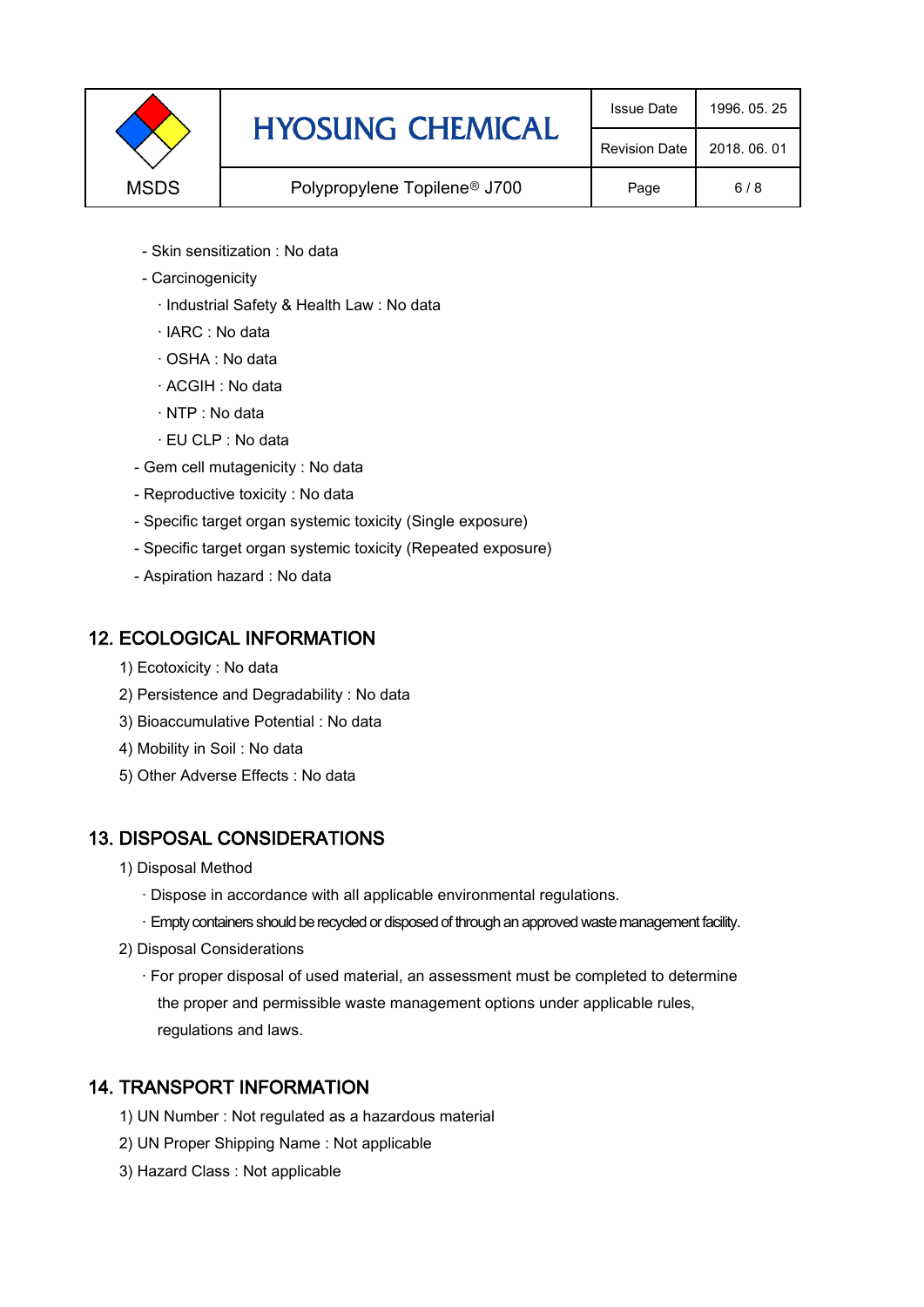|             | <b>HYOSUNG CHEMICAL</b>                  | <b>Issue Date</b>    | 1996, 05, 25 |
|-------------|------------------------------------------|----------------------|--------------|
|             |                                          | <b>Revision Date</b> | 2018, 06, 01 |
| <b>MSDS</b> | Polypropylene Topilene <sup>®</sup> J700 | Page                 | 7/8          |
|             |                                          |                      |              |

- 4) Packing Group : Not applicable
- 5) Marine Pollutant : Not applicable
- 6) DOT Number : Not regulated as a hazardous material
- 7) IATA Number : Not regulated as a hazardous material
- 8) IMDG Code : Not regulated as a hazardous material
- 9) Further information : Not a hazardous material under DOT, IATA and IMDG
- 10) Special Precautions for User
	- · Emergency management type of fire : Not applicable
	- · Emergency management type of leak : Not applicable

# 15. REGULATORY INFORMATION

- 1) Industrial Safety and Health Law (KOREA) : Not applicable
- 2) Toxic Chemical Substance Subject to Management Act (KOREA) : Not applicable
- 3) Hazardous Material Safety Act (KOREA) : Not applicable
- 4) Other Local or International Regulation
	- Persistent Organic Pollutant Management Law (KOREA) : Not applicable
	- EU Classification
		- · Classification : Not applicable
		- · Risk Phrases : Not applicable
		- · Safety Phrases : Not applicable
	- US Regulations
		- · OSHA : Not applicable
		- · CERCLA : Not applicable
		- · EPCRA 302 : Not applicable
		- · EPCRA 304 : Not applicable
		- · EPCRA 301 : Not applicable
	- Rotterdam Convention material : Not applicable
	- Stockholm Convention material : Not applicable
	- Montreal Protocol on Substance : Not applicable

#### 16. OTHER INFORMATION

- 1) Reference
	- · KOSHA : Material Safety Data Sheet